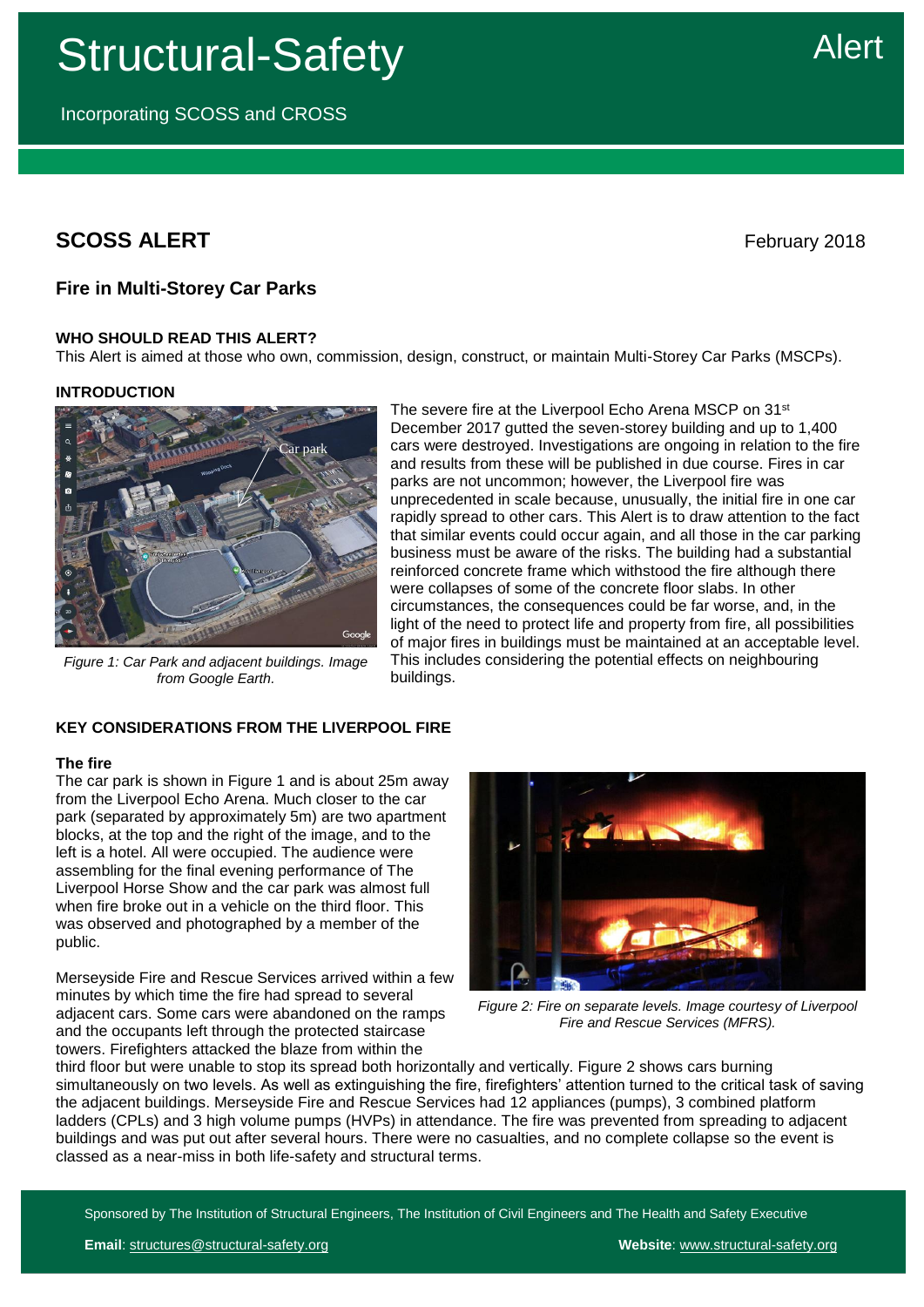# **The building**

The car park was built in 2006 as part of the development of the Liverpool Echo Arena on land adjacent to the River Mersey. Overall size is approximately 70m x 60m with columns at about 7m centres in the shorter direction. There are four spans of beams in the longer direction and there are four concrete stair and service cores with fire doors onto the parking floors. As can be seen from the photograph in Figure 3, the columns and beams are substantial. Between the beams and spanning about 7m are precast ribbed floors and these have totally disintegrated down the middle of some floors and partially collapsed in other places as shown in Figure 4.



*Figure 3: The scale of devastation. Image courtesy of MFRS.*



*Figure 4: Disintegration of floor slab. Image courtesy of MFRS.*

After the fire, the stair cores were relatively undamaged, aside from some structural cracking; presumably due to differential thermal movements during and after the fire, as were the fire doors which performed very well.

The floors, however, were too dangerous to enter. A photographic survey using a specialised drone was therefore carried out. It was flown along the floors from the stair core lobbies and much information was obtained. The material will be incorporated in the forensic investigation reports.

As an open car park, this would only have needed a fire rating of 15 minutes in accordance with *Approved Document (AD) Part B [1]*. Given that it withstood a hydro-carbon type fire for several hours with limited damage is a testament to the inherent robustness and fire-resistant nature of the structure. However, whilst focus in the AD is on the individual building and occupant safety (in this case a car park), a key factor is the need to have regard to the safety of adjacent buildings (in this case nearby buildings of high occupancy) when threatened by a major neighbouring fire.

#### **RESEARCH ON CAR PARK FIRES**

In 2006 the UK Government's Communities and Local Government Sustainable Buildings Division commissioned the Building Research Establishment (BRE) to carry out a three-year project to examine fire spread in car parks. Their report, *Fire spread in car parks [2]* was published in 2010 and the following are extracts from this report.

*Although there have been few deaths or injuries recorded to date in the UK, there are concerns regarding new and emerging risks from modern cars and alternative fuels. There was therefore a need to gather up-todate information on fires involving cars in car parks in order that the current fire safety guidance could be reviewed and, if necessary, updated.*

*All of the cars used in the tests in this research programme were selected solely on the basis of age, size and availability. All were to be either less than five years old, or, if older, be of a current model* [Note: The cars were therefore 2001-2006 models which were very different from current vehicles in terms of their behaviour in fires].

*There are very limited regulations of fire safety in cars. The main Regulation is the Motor Vehicles (Approval) Regulations 2001 which requires fuel and electrical systems to be designed to minimise the risk of fire. Plastic fuel tanks must conform to ECE Regulation 34 which includes a fire test. It is estimated that 85% of new cars in Europe have plastic tanks.*

Sponsored by The Institution of Structural Engineers, The Institution of Civil Engineers and The Health and Safety Executive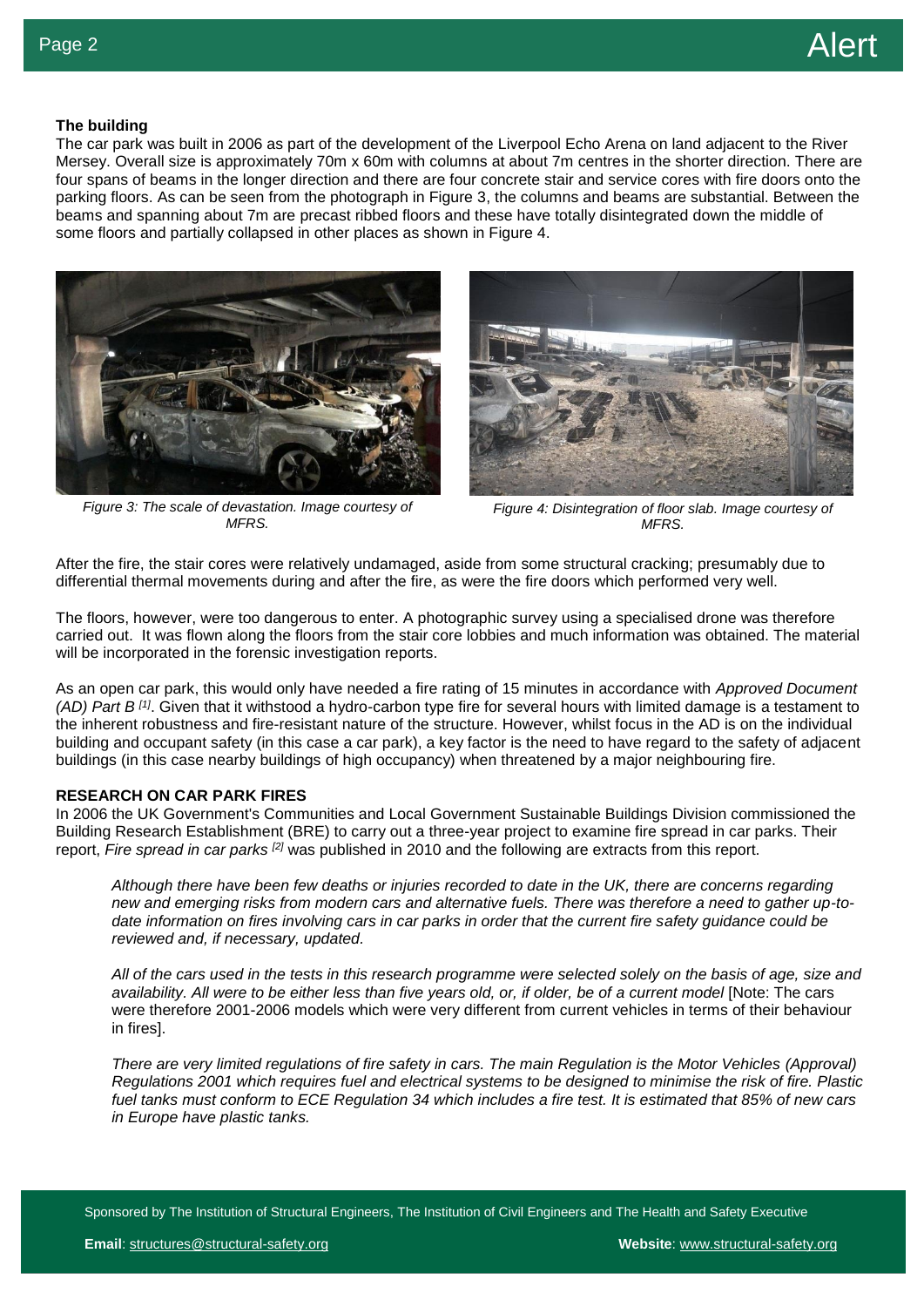*Over time there has been an evident increase in the quantities of plastics used in cars. This may be affected by the moves towards more recyclable components.*

*Concerns were expressed regarding the toxicity of materials used in road vehicles, electric or hybrid vehicles, and the variety of new types of batteries, which potentially create new hazards for firefighters.*

*It has generally been the case that car fires in car parks are only rarely expected to spread beyond the first vehicle and many car park designs based on fire engineering principles assume only a single vehicle burning.*

Clearly the study findings will be subject to review because in Liverpool there were multiple cars on fire at the same time on several levels. This fire was indeed a rare event, but it could happen again. Attention must be paid to the risks of severe fire in existing and in new MSCPs; including underground car parks.

#### **EXISTING MSCPs**

There are around 4,000 MSCPs in the UK and some of these were constructed in the 1960s and 1970s. Standards of construction were different with less emphasis on robustness and they have been subject to ageing and deterioration. Some, perhaps most, will have been modified with the installation of new equipment or lighting and retro-fitted in various ways.

Vehicles were very different at the time these older structures were designed and built. They are now substantially larger, and their fire load is much greater with bigger fuel tanks, usually now made from plastic, and a high proportion of combustible plastic materials in the bodies and the interiors.

Specific guidance on the steps that might be taken will come from consideration of the official investigation reports from Liverpool. It is however very relevant that this event has occurred during the post-Grenfell work on regulations and standards. All those in construction are acutely aware of the dangers of major fires. Rather than wait for formal guidance there are some steps to be considered in the management of existing MSCPs. Firstly, check that the relevant parts of *The Regulatory Reform (Fire Safety) Order 2005 [3]* been complied with in England and Wales, and equivalent Regulations complied with in other regions. Then, ask whether the following been considered:

- Is there a Fire Safety Management Plan?
- How does a visitor raise an alarm?
- Is there a responsible person in charge of fire and life safety?
- Has the advice of the Fire and Rescue service been taken? If in doubt, ask them.
- Are there fire detection and fire alarm (possibly manual) systems?
- Are the fire doors and means of escape in good order?
- Has the structure been compromised by previous remedial works to leave gaps, either vertically or horizontally, in walls or floors through which smoke or flames might pass and are all gaps fire-stopped?
- Are there plastic service runs between floors, which if they melted could allow smoke and flames through the floors?
- Is the structure maintained in accordance with the recommendations from the *British Parking Association [4]* and the ICE publication *Recommendations for the Inspection, Maintenance and Management of Car Park Structures [5]*?
- Are there adjacent buildings or is the car park integral within a bigger building, where the spread of fire from the car park could result in major risk to life-safety or structural integrity of nearby buildings?
- If it is a basement car park additional considerations may apply.

This is not a complete list, merely a reminder of some of the common-sense actions that can be taken. Advice can be obtained from professional fire specialists.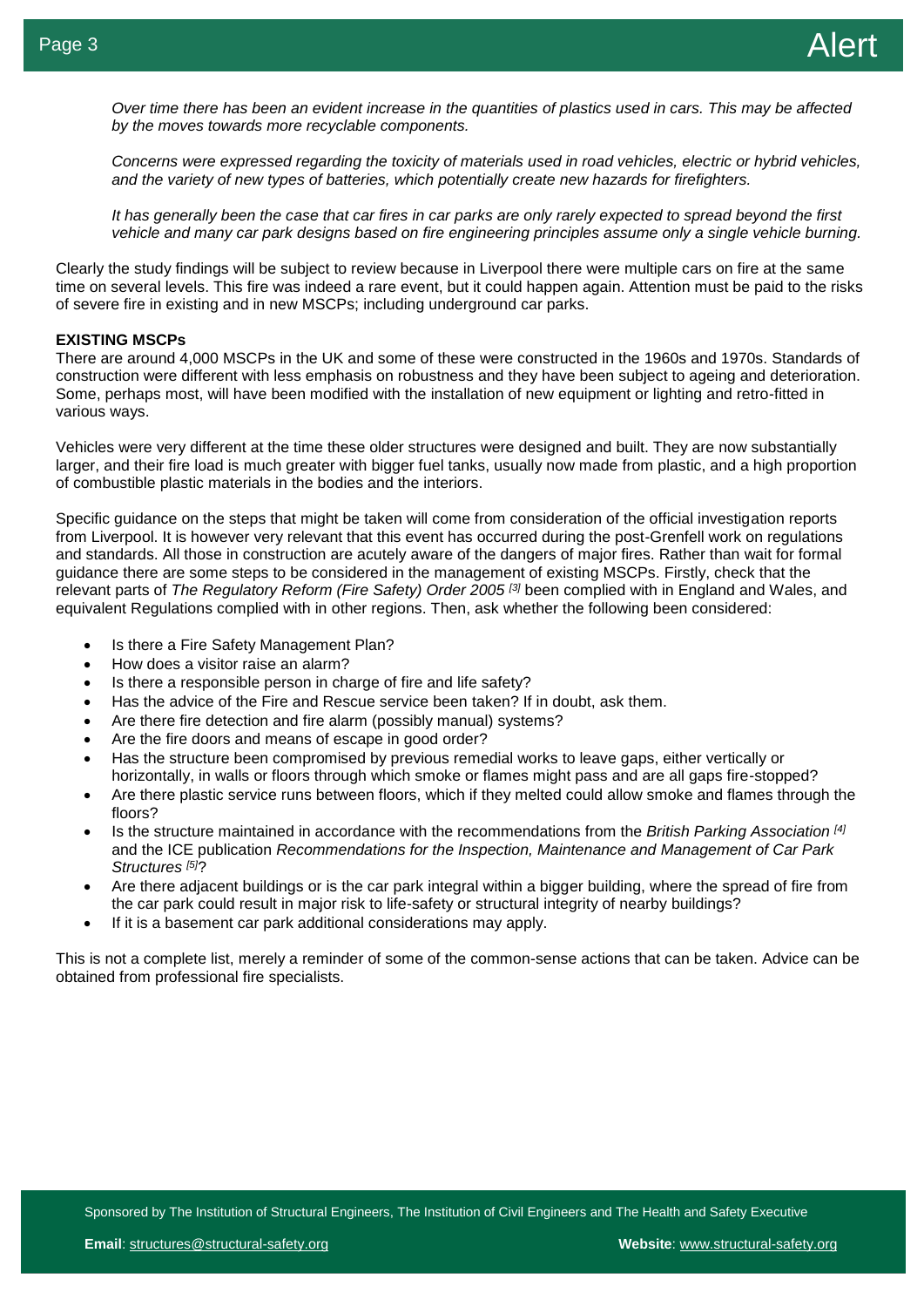# **NEW MSCPs**

Many of the inherent problems with older car parks have been addressed since The Institution of Structural Engineers published *Design recommendations for multi-storey and underground car parks [6]* in 2002 (updated 2011). However, that is some years ago and there have been changes since then in materials, methods of construction and, of course in the physical growth of cars and their fire loads. No doubt the Institution and others will be re-visiting this advice in due course. Meantime, some lessons from the Liverpool fire should be considered by designers and their clients:

- Is the fire rating for car parks given in Part B of the Approved Documents sufficient given the nature of the car park in question? Remember that Approved Documents are only the minimum standards.
- Approved Document B requires only 15 minutes fire resistance for open sided car parks and provides no explicit guarantee against structural damage, loss of business continuity, and other consequential losses.
- Is the car park part of a larger development such as a shopping mall, an hotel, or a stadium where large numbers of people can congregate? If so, the effect of a fire, with and without possible collapse, must be considered in a wider sense.
- Is the design sufficiently robust to withstand an extreme event such as a major fire without collapse?
- Are there penetrations in the floors that might be vulnerable to allowing the vertical spread of fire?
- Are there areas where pools of burning fuel could form?
- Are there any flammable materials on or adjacent to the building?
- diameters of the water mains on which hydrants are located adequate and are there alternative water<br>supplies available (i.e. open water)? If there is a fire, how would this be prevented from attacking neighbouring buildings? Given the flow rates of water required to extinguish a well-developed fire involving multiple vehicles, as in Liverpool, are the supplies available (i.e. open water)?

Again, this is not a comprehensive list and is simply a reminder of the need for *Reflective Thinking [7]* when weighing up risks and the need to learn lessons from recent events including the Grenfell Tower fire and the Liverpool fire. As before, advice can be obtained from professional fire specialists.

#### **SPRINKLERS**

The adoption of sprinklers in buildings for which they are not prescribed is a subject of considerable debate. As far back as 1987, Australian researchers *Thomas and Bennett [8]* reported the findings of nine tests, involving twenty cars, looking at fire development in closed car parks. The results were:

- A sprinkler system was effective at controlling a developing fire.
- A sprinkler system was equally as effective at controlling a fully developed fire.
- Without sprinklers, fire is likely to spread from car to car.
- With sprinklers, spread of fire is unlikely.

Evidence derived from global research and research conducted by the BRE in their 2010 report *Fire spread in car parks [2]* considered the effectiveness of sprinklers controlling fires in car parks and said*; 'the incidence of fatalities and injuries is zero and the property loss is around 95% lower than that of an uncontrolled fire'.*

Coming right up to date, the National Fire Chiefs Council's (NFCC) position in relation to car parks in 2018 is as follows:

- The NFCC recommend that consideration is given to installing sprinklers in open sided car parks to protect property, including the fabric of the building. While there have been few incidences of fatalities in car parks, there have been recorded fatalities to firefighters due to structural collapse abroad.
- The NFCC strongly recommends that enclosed car parks should be fitted with sprinklers, as is common in Europe and also recommended by [NFPA \(National Fire Protection Association\) 88](https://www.google.co.uk/url?sa=t&rct=j&q=&esrc=s&source=web&cd=1&ved=0ahUKEwiI4qqW2NLYAhWrLMAKHZUMAlgQFggnMAA&url=https%3A%2F%2Fwww.nfpa.org%2F88atc&usg=AOvVaw2FQ9lYEKmsQAfPMp2evEMN) in the USA.
- The NFCC strongly recommends that basement car parks, and in particular those with associated accommodation above, are fitted with sprinklers. This is a common requirement in Europe and recommended by NFPA 88 in the USA. Research undertaken by the *[BRE in 2010](https://www.bre.co.uk/page.jsp?id=1524) [2]* also support this approach.
- The NFCC strongly recommends that automated car parks are protected by sprinkler systems due to the extra density of fire loading created by stacking cars in carousel or racking systems. Increasingly this is being recommended globally and is also required by NFPA 88.